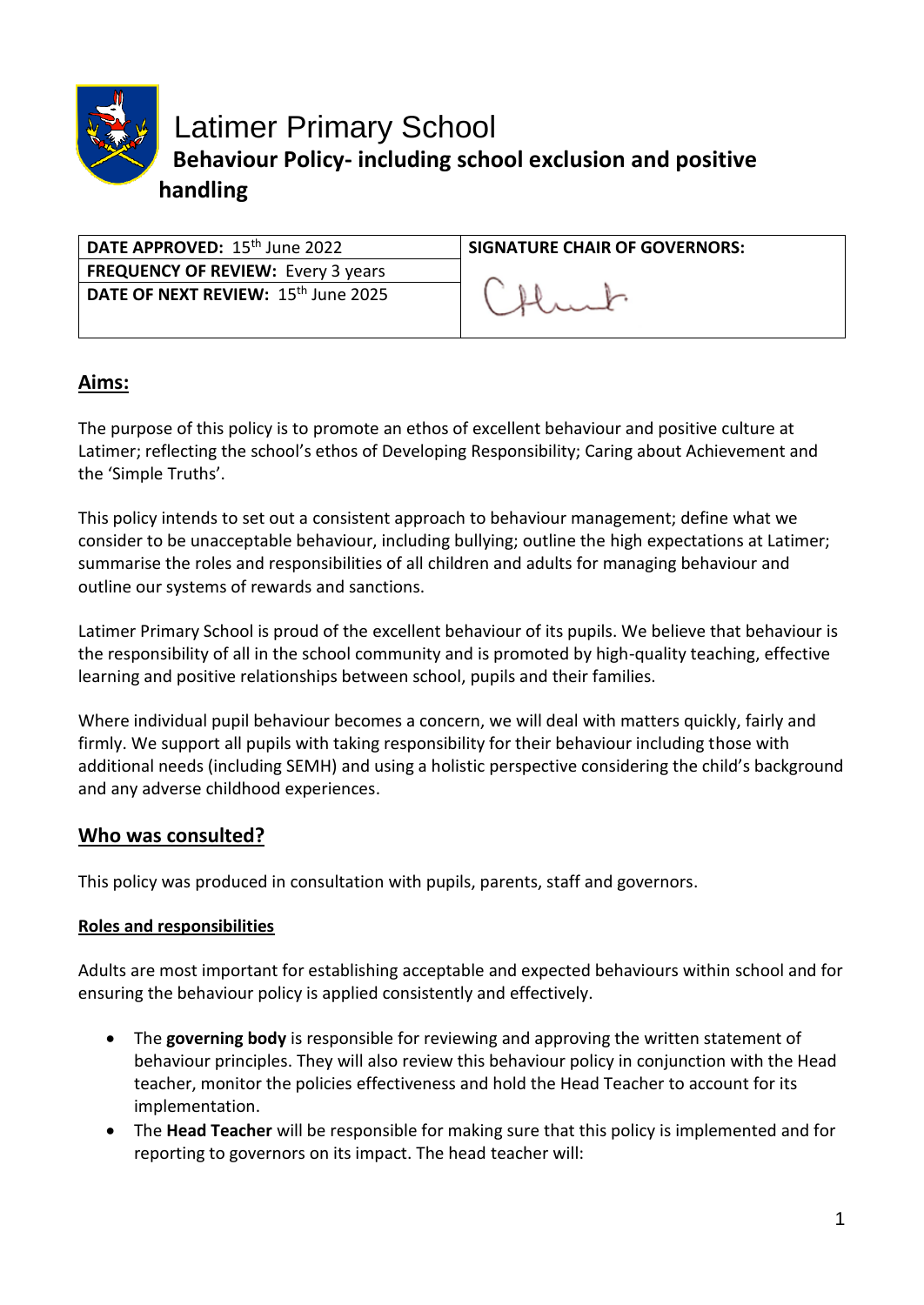- refer to the governing body's written statement of behaviour principles when reviewing the behaviour policy
- provide support and guidance in successfully implementing the behaviour policy
- ensure local authority and national guidelines, policies and best practice are adhered to
- ensure statutory government guidance is observed
- All **staff** will:
	- apply the behaviour policy consistently
	- model appropriate behaviour
	- provide an adapted approach to children with identified behaviour needs
	- record behaviour incidents appropriately
- **Teachers** will:
- Establish a culture of high-expectations for learning and behaviour in their classroom
- Ensure that appropriate systems of rewards are maintained in class.
- Work with parents at the earliest opportunity if there are concerns regarding poor behaviour (including learning behaviour) or patterns of poor behaviour are emerging
- Ensure that behaviour at lunch time is managed effectively
- Ensure that behaviour recording is effective using the CPOMS system.
- Report any concerns to the Head Teacher where concerns are ongoing
- **Parents** are expected to:
	- Support their child in adhering to the pupil code of conduct
	- Inform the school of any changes in circumstances that may affect their child's behaviour
	- Discuss any behavioural concerns with the class teacher promptly
- **Pupils** are expected to observe the school and class rules and to follow the Simple Truths at all times.

#### **Arrangements for monitoring and evaluation**

The governing body will evaluate the impact of this policy by receiving data from the Head Teacher with regards to:

- Fixed-term and permanent exclusions
- Number of internal exclusions
- Instances of bullying and action taken
- Any concerns arising re whole school or cohort behaviour patterns
- Support provided for victims of incidents and/or bullying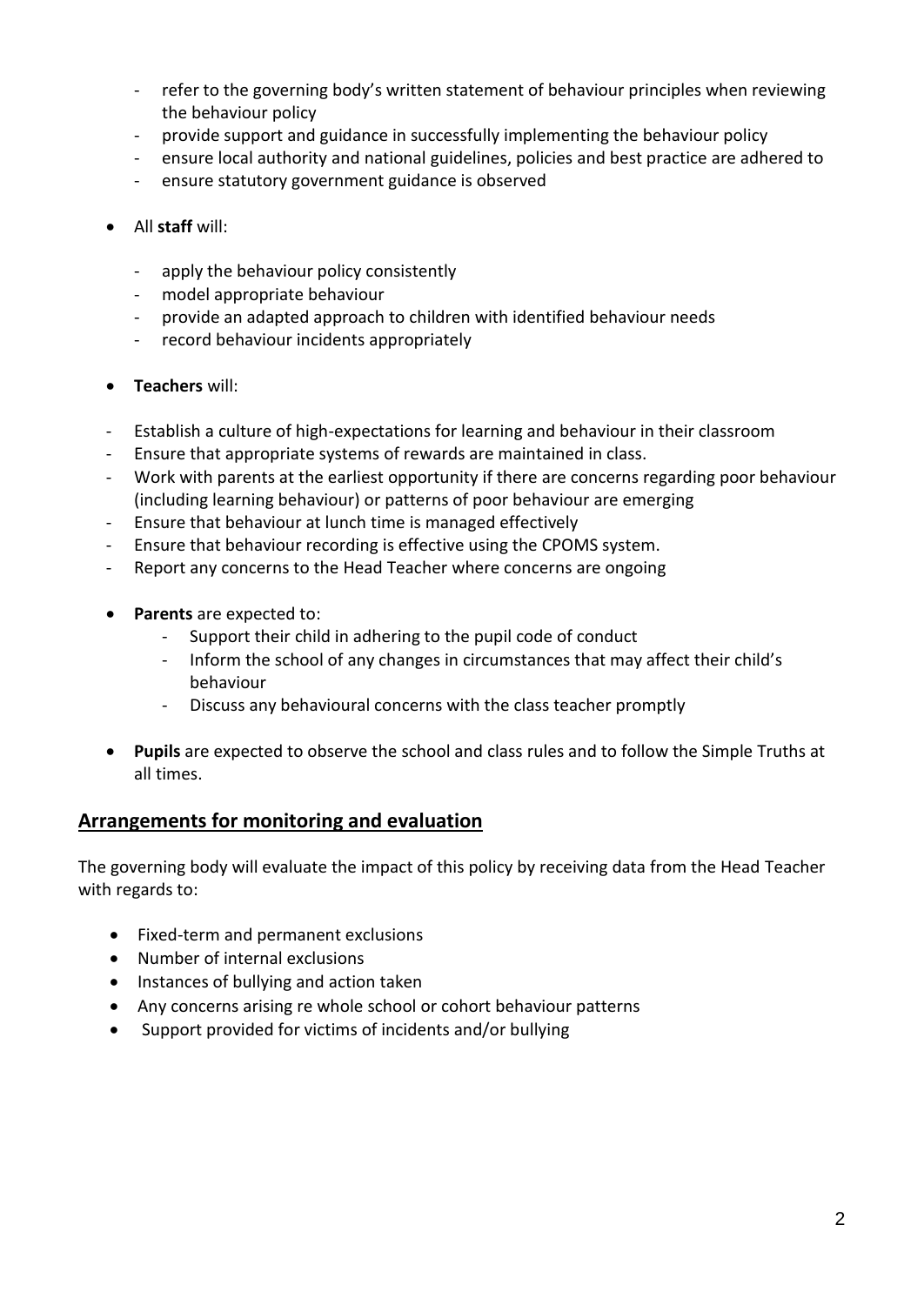## **Principles**

The principles of the Latimer behaviour policy are underpinned by the schools ethos of *'Developing Responsibility; Caring about Achievement'*, The Simple Truths and the anti-bullying policy.

## **The Simple Truths are:**

- I will cross the road for you
- I take responsibility
- I take pride in always doing my best
- We are all equal but different
- I treat others how I wish to be treated

We seek to ensure that children take responsibility for their own behaviour and support others to take responsibility for theirs. It is expected that all children display behaviours which follow the 'Simple Truths.

Children do not always conform to these agreed standards and a system of sanctions is therefore required, likewise reward systems are in place for those pupils who clearly conform to these standards.

#### **Child on Child (Peer on Peer) Abuse**

Latimer Primary School recognises that children are vulnerable to and capable of abusing their peers. We take such abuse as seriously as abuse perpetrated by an adult. This includes verbal as well as physical abuse. Peer on peer abuse will not be tolerated or passed off as part of "banter" or "growing up".

We are committed to a whole school approach to ensure the prevention, early identification and appropriate management of peer-on-peer abuse within our school and beyond. In cases where peer on peer abuse is identified we will follow our child protection procedures, taking a contextual approach to support all children and young people who have been affected by the situation.

We recognise that peer on peer abuse can manifest itself in many ways such as:

- Child Sexual Exploitation
- Sexting or youth produced digital imagery
- Upskirting
- Bullying
- Radicalisation
- Abuse in intimate relationships
- Children who display sexually harmful behaviour
- Gang association and serious violence (County Lines)
- Technology can be used for bullying and other abusive behaviour

Any incidents of peer-on-peer abuse will be dealt with seriously by the Designated Safeguarding Lead or their deputy in-line with the Safeguarding Partnership Guidance in responding to peer-on-peer abuse. Further measures will be considered by the Head Teacher as appropriate sanctions dependent on the situation. Some of these behaviours will need to be handled with reference to other policies in school such as the anti- bullying policy, child protection policy and online safety policy.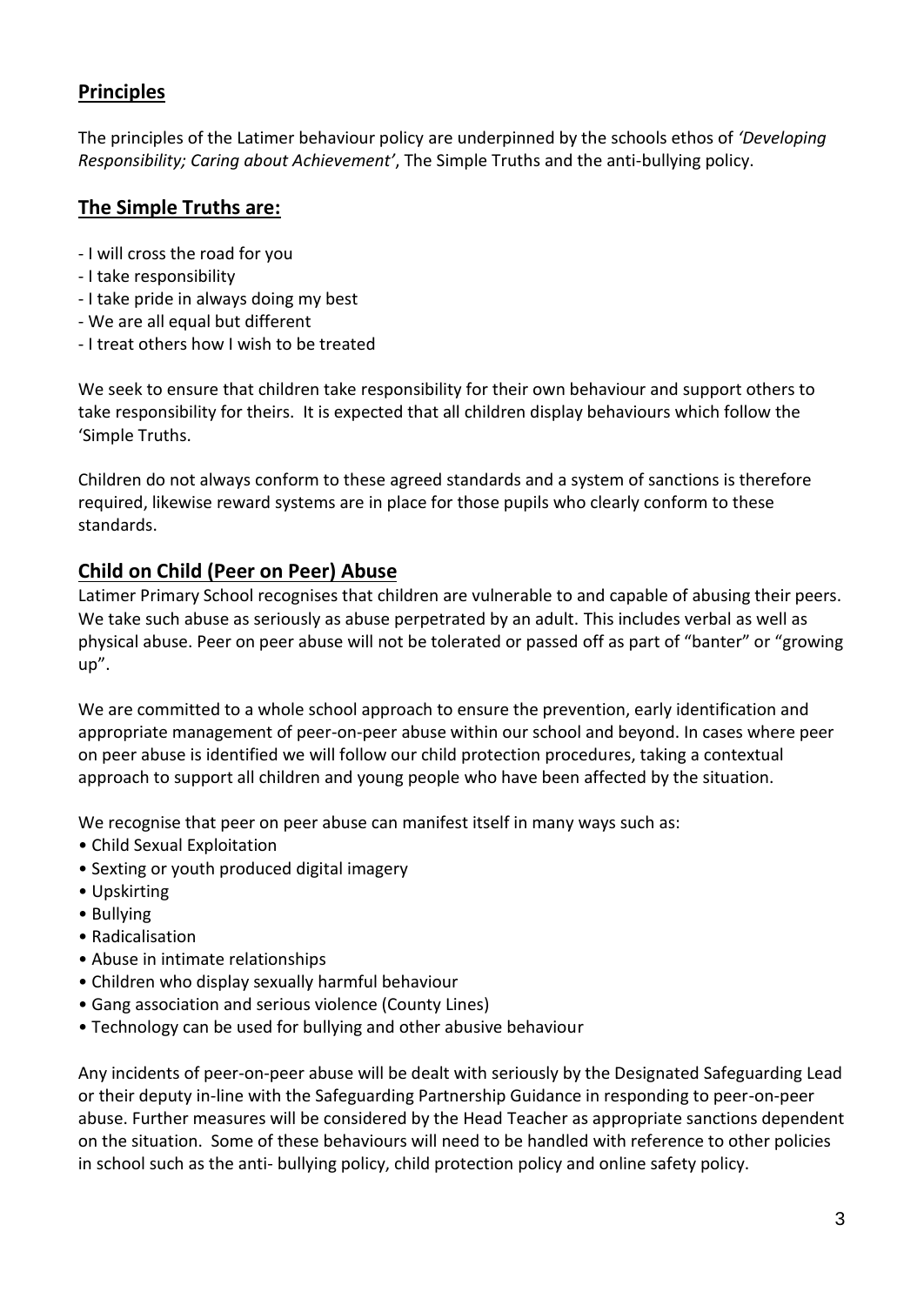#### **Behaviour Systems**

### **Rewarding Good Behaviour:**

At Latimer children are expected to demonstrate excellent behaviour throughout the school day. Whole school reward systems include:

- Head Teachers awards- Given by the Head Teacher or SLT
- Star Awards- given by staff for those pupils following the Simple Truths
- Achievers Awards- issued on a Friday in assembly linking to the Simple Truths

Teachers are expected to have a consistent reward scheme in their classroom to support behaviour and learning. This should be adapted for individual classes and cohorts as required. Examples of this may be personal points, raffle tickets etc

#### **Managing Unwanted Behaviour or disruption**

Where a child's behaviour does not follow the Simple Truths this should be challenged by all staff. This includes examples of low-level disruption, poor learning behaviours and more escalated behaviours.

#### **Working with Parents and Guardians**

It is expected that teachers work directly with parents and families at the earliest possible point. If concerns regarding low-level behaviour or more serious disruption are occurring teachers should contact the parents or guardians at the first instance. Parents are requested to support efforts made by staff in school to manage behaviour and reiterate at home expectations for behaviour in school.

#### **The Behaviour Log, Green card and Red Card Systems**

Where a child's behaviour does not conform to the Simple Truths, the following behavioural system shall be used:

#### *Warning:*

Where there is an instance of low-level poor behaviour (including learning behaviour) children should be given a warning in the first instance. Children should be reminded of expected behaviour and given the opportunity to amend their behaviour.

#### *Behaviour log:*

If there are further instances of poor behaviour by the same child or if the incident is deemed to be a serious concern the staff member should give the child concerned a 'Behaviour log'. The staff member giving the behaviour log should discuss with the incident with the child and reflect using the Simple Truths and an emotional coaching strategy.

When discussing the incident with the child the staff member should use the emotional coaching language of to ensure that the child knows how to amend their behaviour in the future: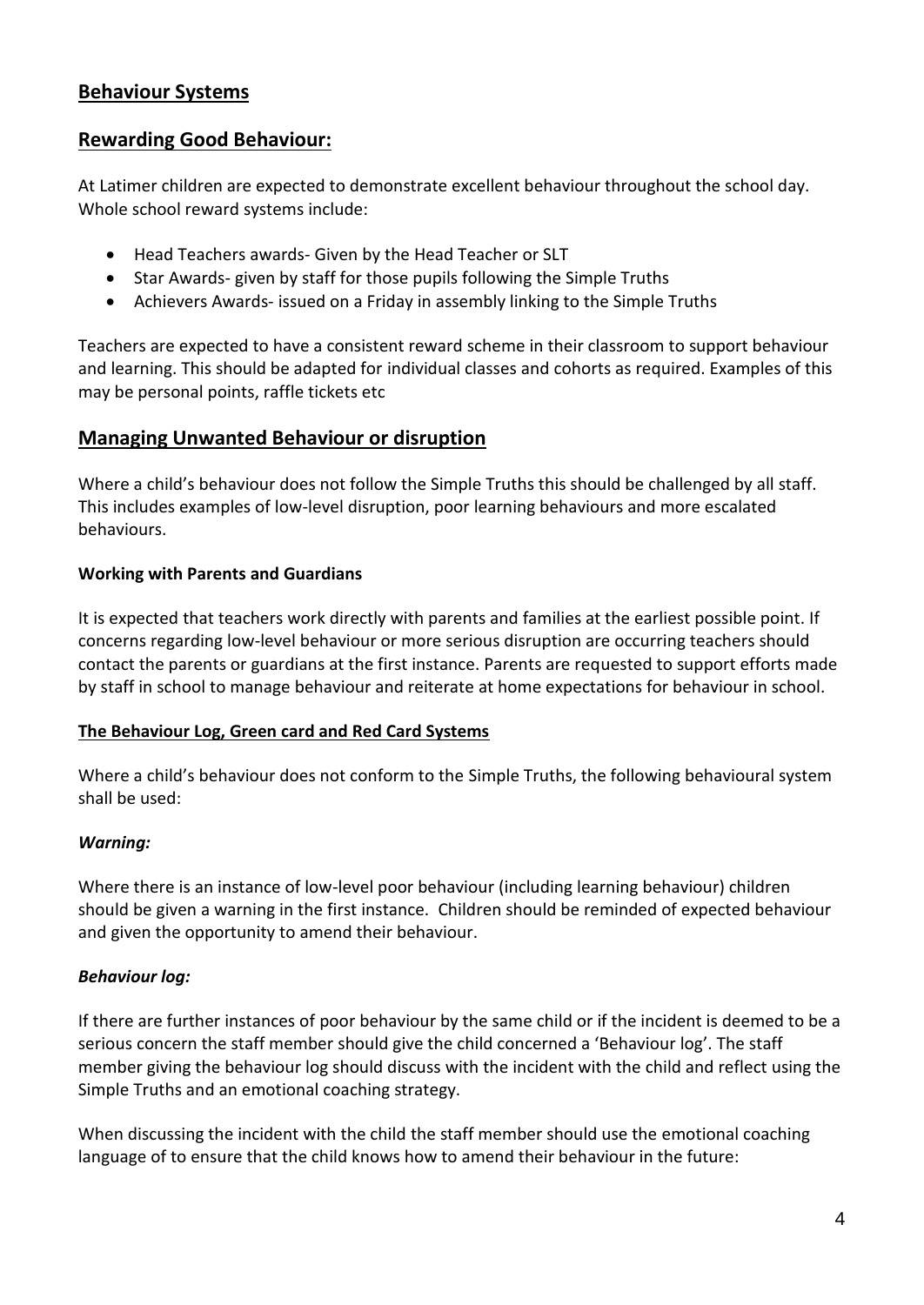- 'What went wrong?'
- 'Why did it happen?'
- 'What could you do differently?'

Following the behaviour log children in KS2 should miss 20 minutes of the next available break time, whereby they complete a reflection sheet (appendix 4 ). The child should reflect and understand how his or her behaviour affects their learning and that of others.

For children in KS1 and EYFS staff should scaffold the questions of the reflection sheet through a verbal approach. For pupils in EYFS the use of a time out spot may be used. For repeated examples of poor behaviour in KS1 it may be appropriate for that pupil to miss their break time as determined by the class teacher.

The behaviour will be recorded by the teacher or the staff member giving the behaviour log on the child's record through the CPOMS system to enable reporting and tracking of individual behaviour concerns.

Following a behaviour log parents should be contacted by the teacher or the staff member who gave the behaviour log, to discuss the concerns with them. If a parent is unavailable then it may be appropriate to send a text message to inform the parents.

#### **Green Card System**

When a child has received 3 behaviour logs within a term (1/2 term for EYFS and KS1), the child shall begin a 'Green Card'.

The Green card involves the child concerned taking responsibility for their behaviour on a lesson by lesson basis, which will be signed at the end of the day by the class teacher (or covering staff member). The card shall be taken home by the child for the child's parent(s) or carer(s) to sign and returned to school the next day.

The child will receive a 'smile' for the lesson if their behaviour has been as expected or a 'straightface' if they have received a warning. If their behaviour warrants a further behaviour log they should receive a 'sad' face. The behaviour log should be recorded on the CPOMS system.

The child should remain on the 'Green Card' for 5 consecutive days of school attendance. If behaviour does not significantly improve the teacher may choose to extend the period of the green card for another 5 days. If during this period, the pupil behaves in such a way that their behaviour warrants another behaviour log, they will be moved onto a 'Red Card'.

#### **Red Card System**

If the child fails to respond positively to the 'Green Card' system a 'Red Card' will be introduced which is similar to the Green Card. Whilst the child is on a 'Red Card', they should discuss their behaviour with the Head Teacher or another member of the SLT at lunch-times and at the end of the school day. The staff member will also sign the card. The parents signature is also required.

The child should remain on the red card for 5 consecutive days of school attendance. If a pupil's behaviour does not improve during this period further measures may be considered by the Head Teacher or SLT.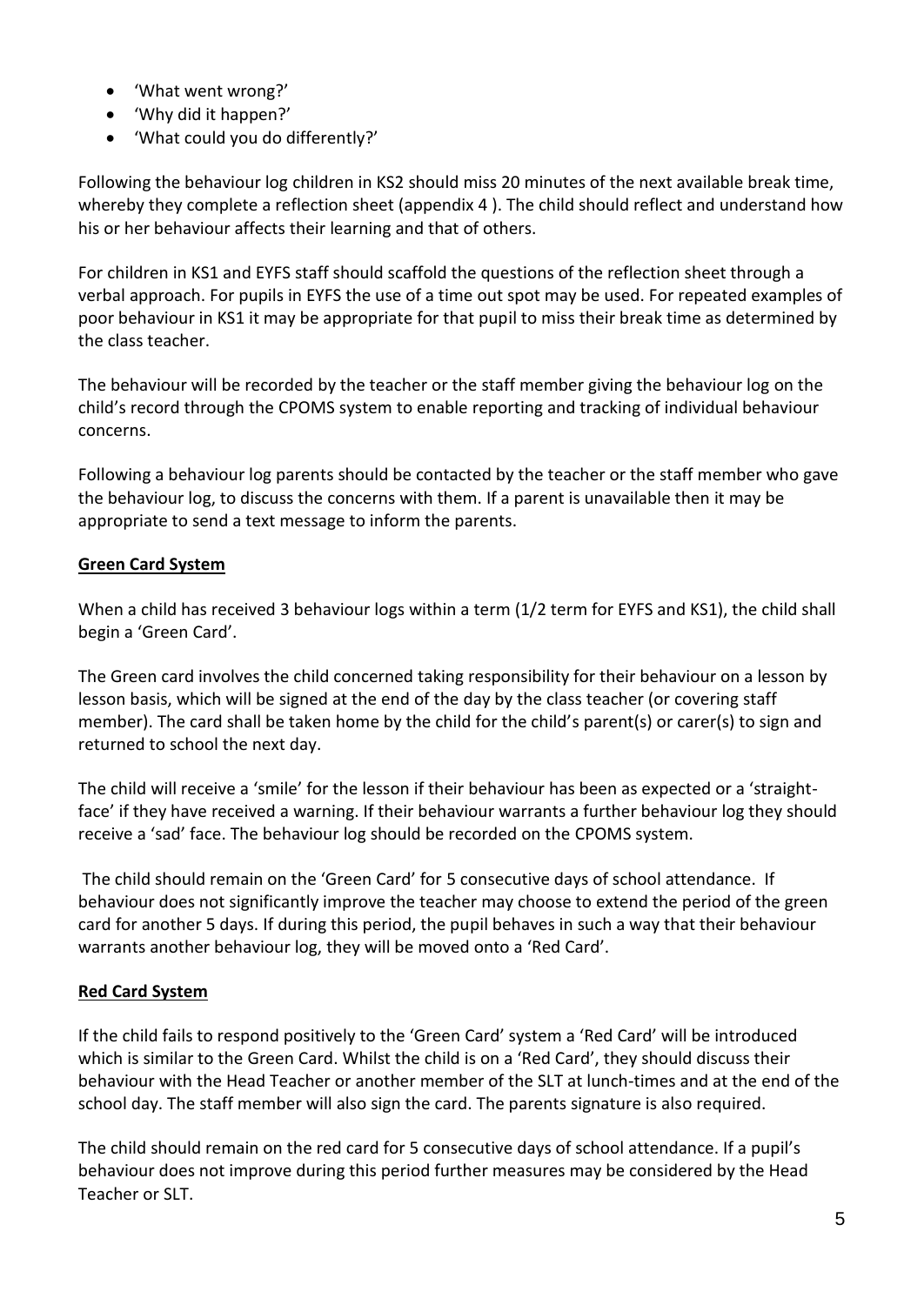The Head Teacher or SLT reserve the right to escalate a pupil to an immediate red card in examples of serious violence, bullying, absconding or serious examples of disrespectful behaviour to adults.

#### **Further Measures:**

If a pupil's behaviour is not improving using the system of sanctions or if the incident is of significant concern the Head Teacher or SLT may take the following further measures:

**Internal Isolation:** If a pupil consistently does not respond to the sanction system in place a period of internal isolation may be considered. In this circumstance pupils will spend a period of the school day or days away from their usual classroom setting with a member of SLT or an individual designated to supervise them. They will be provided with appropriate work by the class teacher to complete during this session. This will usually be a period of at least one day depending on the seriousness of the incident.

**Fixed-term exclusions**: All exclusions will follow the DFE guidance: *Exclusion from maintained* schools and academies *and pupil referral units in England* statutory guidance. In all instances both the welfare of the child, staff and the wider school community will be considered as a priority.

**Permanent exclusion:** The use of permanent exclusion is a last resort that may only be considered once all behaviour strategies and systems have been exhausted. Before making any decision regarding permanent exclusion the Head Teachers will consult with external agencies including the inclusion service at Leicestershire County Council. All exclusions follow the DfE Statutory guidance *Exclusion from maintained* schools and academies *and pupil referral units in England*

#### **Adapting Behaviour Systems**

At Latimer, we take a holistic approach to behaviour management occasion, taking into consideration children's backgrounds and potential adverse childhood experiences. For some pupils judged that the behaviour policy may need adapting for children to ensure that they are able to meet the high-expectations for behaviour at Latimer.

This includes those pupils SEND needs including Social, Emotional, Mental Health (SEMH) and may have difficulties in managing their emotions and behaviour. In these circumstances an individual behaviour plan (appendix 3) will be created for the child in conjunction with their parents, adults who work with them, SLT and if appropriate other agencies such as Oakfield School or the Educational Psychologist.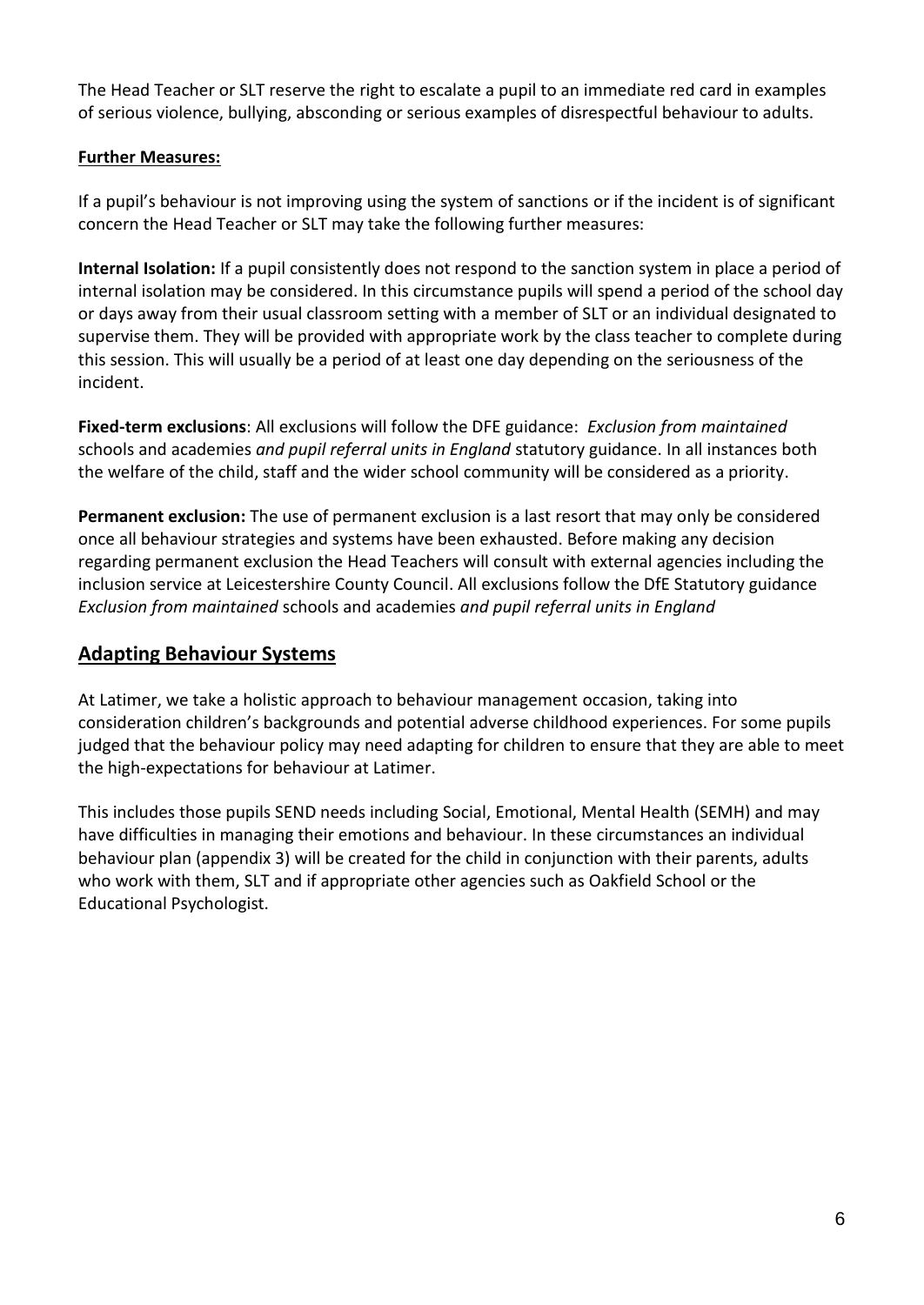#### **Behaviour Systems at Extended Schools, Clubs or at Lunch Time**

Pupils are expected to follow the school behaviour expectations regardless of the time of the day or activity; this includes during break times and lunchtimes. If a child presents poor behaviour during these times, then a slightly different approach will be taken than during lesson times.

During lunch times children follow the Happy Lunchtimes Behaviour Plan. If the children do not follow the 'Simple Truths' at lunch-time follow the appropriate sanctions:

#### **Lunchtimes**

- Level 1 behaviours: E.g. low level behaviours or where reminders are needed. Lunch-time supervisors remind children of the expectation- e.g. "remember to always walk...come off there / pick that up". Children are given a smile and reminded to enjoy their lunchtime.
- Level 2 behaviours: Children who have repeated offences, need calm down time, are displaying low-level unkind behaviours or breaking the rules. Lunch-time supervisors will talk to the children to remind them of the expected behaviours. Children will have 2 minute reflection time walking next to the lunch-time supervisor. Children are given a smile and reminded to enjoy their lunchtime.
- Level 3: for repeated level 2 behaviours, swearing / racist / violence/refusing to do level 2 reflection time. All of these issues are referred straight to the member of SLT on duty. SLT then deal accordingly following the school behaviour policy.

Rewards: For excellent behaviour at lunch-times the children are rewarded with a token which are collected collectively by the class. Teachers should implement their own system to reward the class when they have reached an appropriate amount of tokens.

#### **Extended School**

Any persistently low level behaviour will result in the child being given a **warning**. They will be talked through options to improve their behaviour to ensure this does not cause further problems. The child will then be given a short 'time out' session to calm down and reflect upon the behaviour and how they will respond to the advice and options that have just been discussed.

Should this behaviour be presented again, or another case low level behaviour displayed, then a **behaviour log** will be presented. Behaviour logs may also be given out immediately if a serious problem occurs. When a behaviour log has been issued, the child will be given further time out. Parents will then be notified of this behaviour log on the same day and will be expected to reinforce this with their child.

If a child receives **3 behaviour logs** in any one school term (1/2 term for EYFS/KS1) then they will be issued with an **orange card**. This orange card will track the child's behaviour at the sessions they attend and should show an improvement in behaviour. Parents will again be informed. This orange card will be issued and monitored closely by the Head Teachers /SLT.

Should a child be involved with or display any further offensive/negative behaviour whilst on this orange card this may result in the child receiving a **ban from the club for one week**. If the behaviour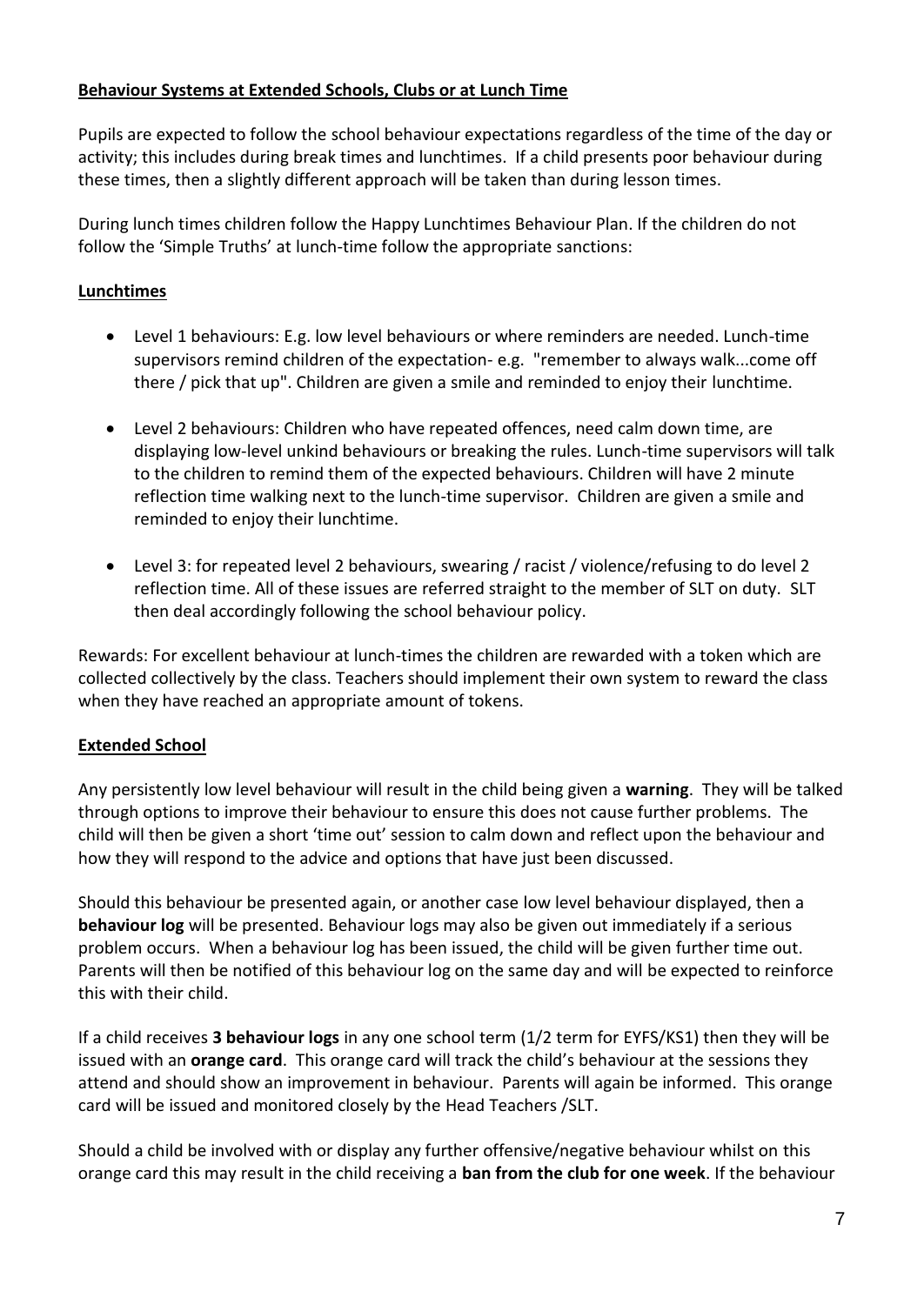continues then the Head Teachers may consider if they are able to continue attending the Extended School Provision.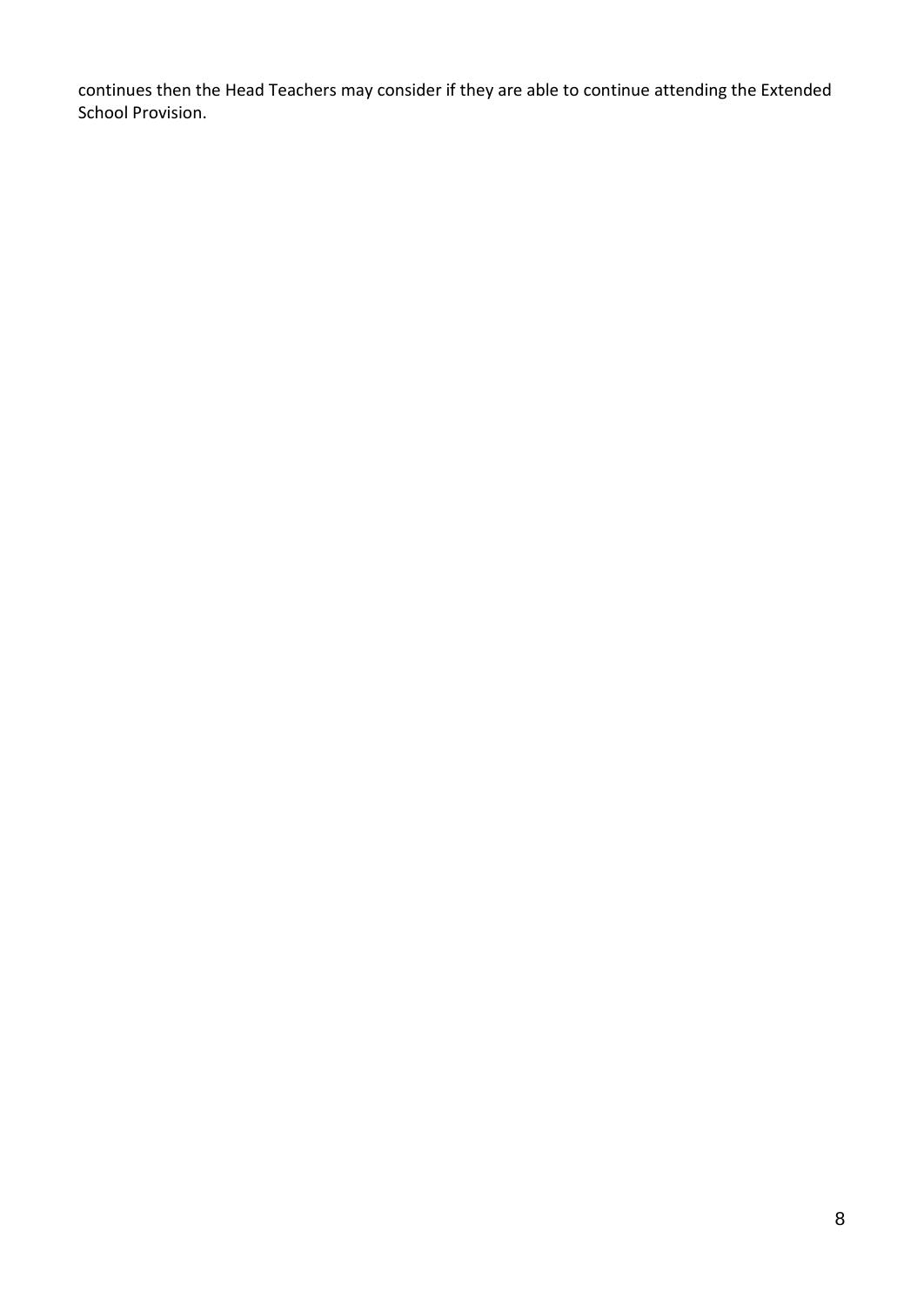## **Positive Handling**

In some circumstances, where a pupil poses a risk to themselves or others, positive handling may be required. Positive handling will only be used as a last resort when all other behaviour management strategies have failed or when pupils, staff or property are at risk.

#### **Definitions of contact:**

(a) Physical Contact: Situations in which proper physical contact takes place between staff and pupils, e.g. in games/ PE or to comfort pupils.

(b) Physical Intervention: This may be used to divert a pupil from a destructive or disruptive action, for example guiding or leading a pupil by the hand, arm or shoulder with little or no force.

(c) Positive Handling: This will involve the use of reasonable force when there is a risk to pupils, staff or property or if good order is being seriously prejudiced. All such incidents will be recorded using the 'Serious Incident Log' (appendix 1) and filed with the appropriate lead member of SLT. The Head Teacher will be informed of all incidences of Positive Handling use. This record should be uploaded to CPOMS and recorded in the behaviour

#### **Strategies for Dealing with Challenging Behaviour:**

All challenging behaviour will be addressed using the guidelines set out in the behaviour policy. Should an incident require further intervention then staff will use reasonable physical intervention or positive handling, using the minimum degree of contact to prevent a child harming him or herself, others or property.

Where a child's behaviour is regularly challenging, Team Teach or equivalent training will be sought for those members of staff that work with this child. A risk assessment and positive handling plan plan (appendix 4) will also be in place.

A member of the SLT team will oversee the support that the child is receiving to ensure the approach used for the child is consistent and all staff are receiving the appropriate support.

All records of physical intervention should be recorded using a 'Serious Incident Form (appendix 1), kept in the child's behaviour file. A record of Physical Intervention (appendix 2) should also recorded in the pupil's CPOMS file and reported to the Head Teacher.

Where children have special educational needs the class teacher and SLT will discuss how best the behavioural needs of these pupils may be met. Further support may be sought from the school SEN co-ordinator or external agencies as appropriate.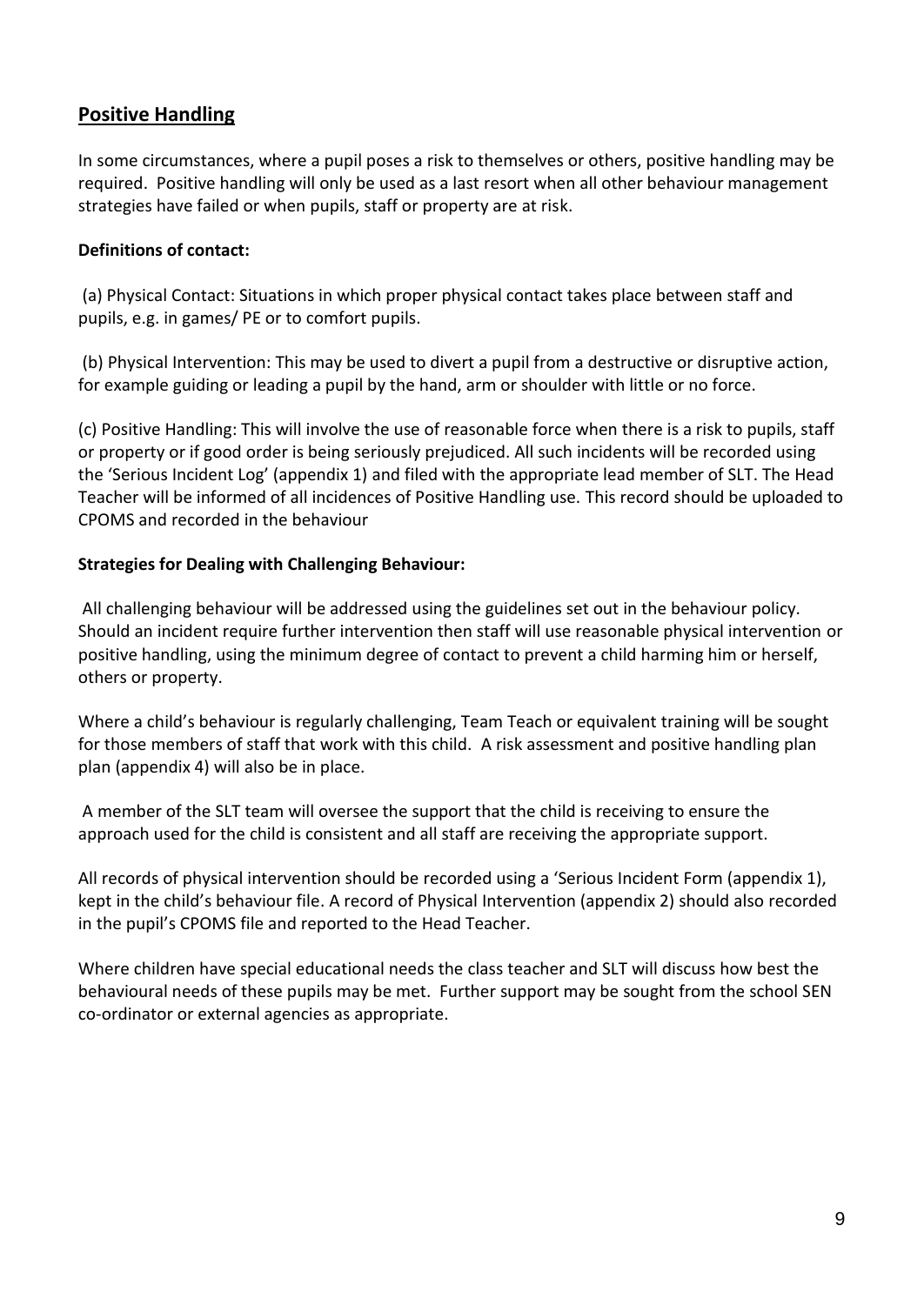## **Appendix 1**

|                       | <b>INGCOTA OF OCTIONS ILIGIORII</b> |
|-----------------------|-------------------------------------|
| <b>Child's Name</b>   |                                     |
|                       |                                     |
| Date                  |                                     |
|                       |                                     |
| <b>Adults</b>         |                                     |
| involved              |                                     |
| Nature of incident:   |                                     |
|                       | Physical<br>Verbal                  |
|                       | Absconding                          |
|                       | <b>Destructive</b>                  |
|                       |                                     |
|                       | Context prior to incident:          |
|                       |                                     |
|                       |                                     |
| Trigger (Antecedent): |                                     |
|                       |                                     |
|                       |                                     |
| Resulting behaviour:  |                                     |
|                       |                                     |
| Calmed down?          |                                     |
|                       |                                     |
| Action taken:         |                                     |
|                       |                                     |
|                       |                                     |
|                       |                                     |
|                       | Further action required (if any):   |
|                       |                                     |
|                       |                                     |
|                       |                                     |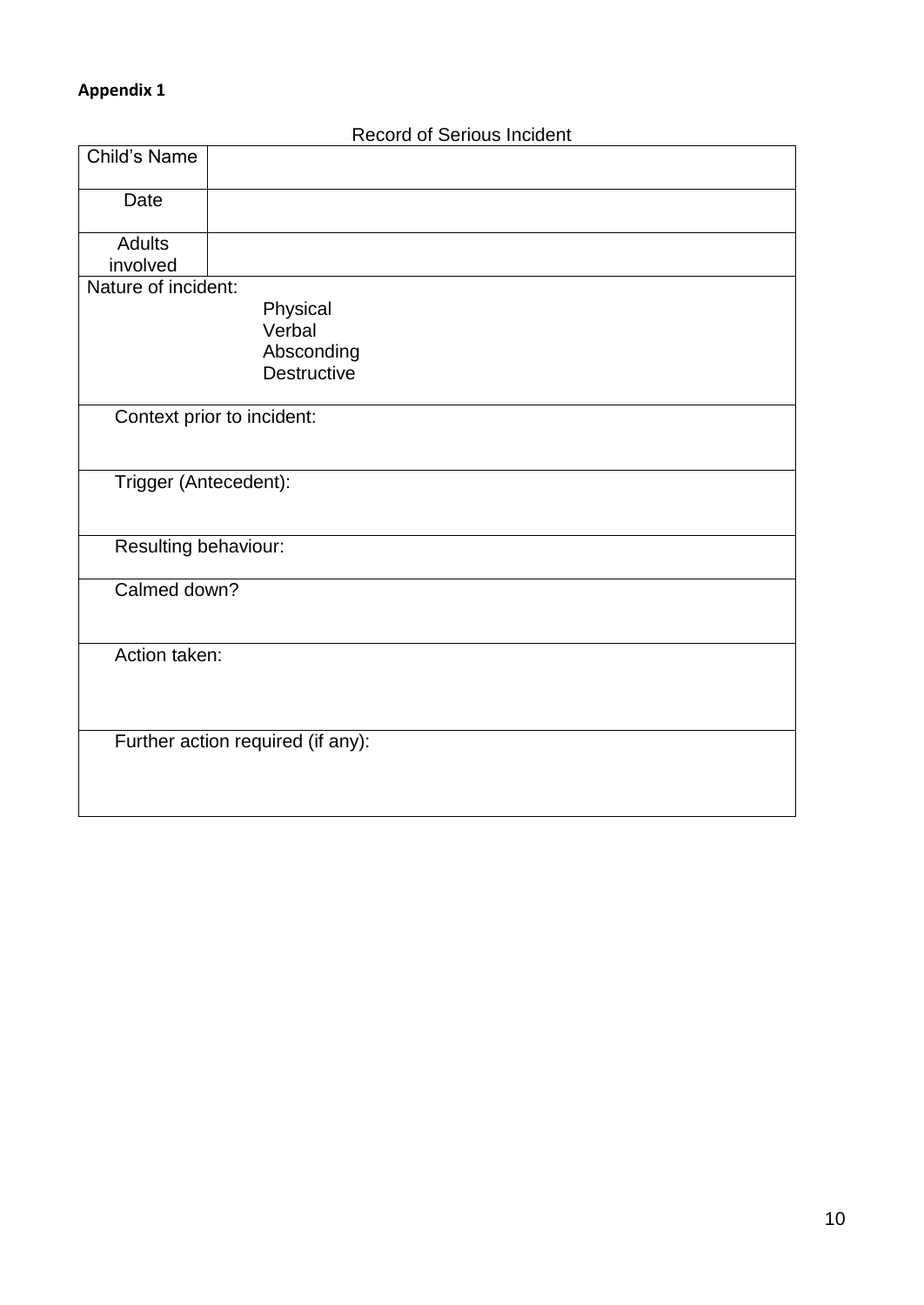#### **Appendix 2**

#### **Record of Positive Handling**

Name of child/young person ……………….………………………………. Year Group……………………

Is this young person a looked after child/SEN/vulnerability? ………………………….……………………

When did the incident occur?

| Date | week<br>יבי<br>זר<br><br>____ | $- - -$<br>I ime | <b>M/h</b><br>nere<br>. . |
|------|-------------------------------|------------------|---------------------------|
|      |                               |                  |                           |

#### Staff involved

| Name | Designation | Team<br>Teach<br>trained? | Involved:<br>physically? (P)<br>as observer?<br>(O) | Staff signature |
|------|-------------|---------------------------|-----------------------------------------------------|-----------------|
|      |             |                           |                                                     |                 |
|      |             |                           |                                                     |                 |
|      |             |                           |                                                     |                 |
|      |             |                           |                                                     |                 |
|      |             |                           |                                                     |                 |

Please describe the incident and include:

1. What was happening before? 2. What do you think triggered this behaviour? 3. What de-escalating techniques were used prior to physical intervention? 4. Why was a PI deemed necessary? 5. Any other information relevant to include.

#### Team Teach technique(s) used (tick as appropriate)

| Technique           | Standing/escort   Sitting/chairs | Kneelina | Ground |
|---------------------|----------------------------------|----------|--------|
| Breakaway/defensive |                                  |          |        |
| One person          |                                  |          |        |
| Two people          |                                  |          |        |

Please give details below of hold, e.g., Wrap, single elbow, double elbow, etc. ……………………………………

| If the child/young person was held on the ground: | Did they go to ground independently?* | $\Box$ |
|---------------------------------------------------|---------------------------------------|--------|
|                                                   | Were they taken to ground by staff?*  | $\Box$ |

*\*tick as appropriate*

42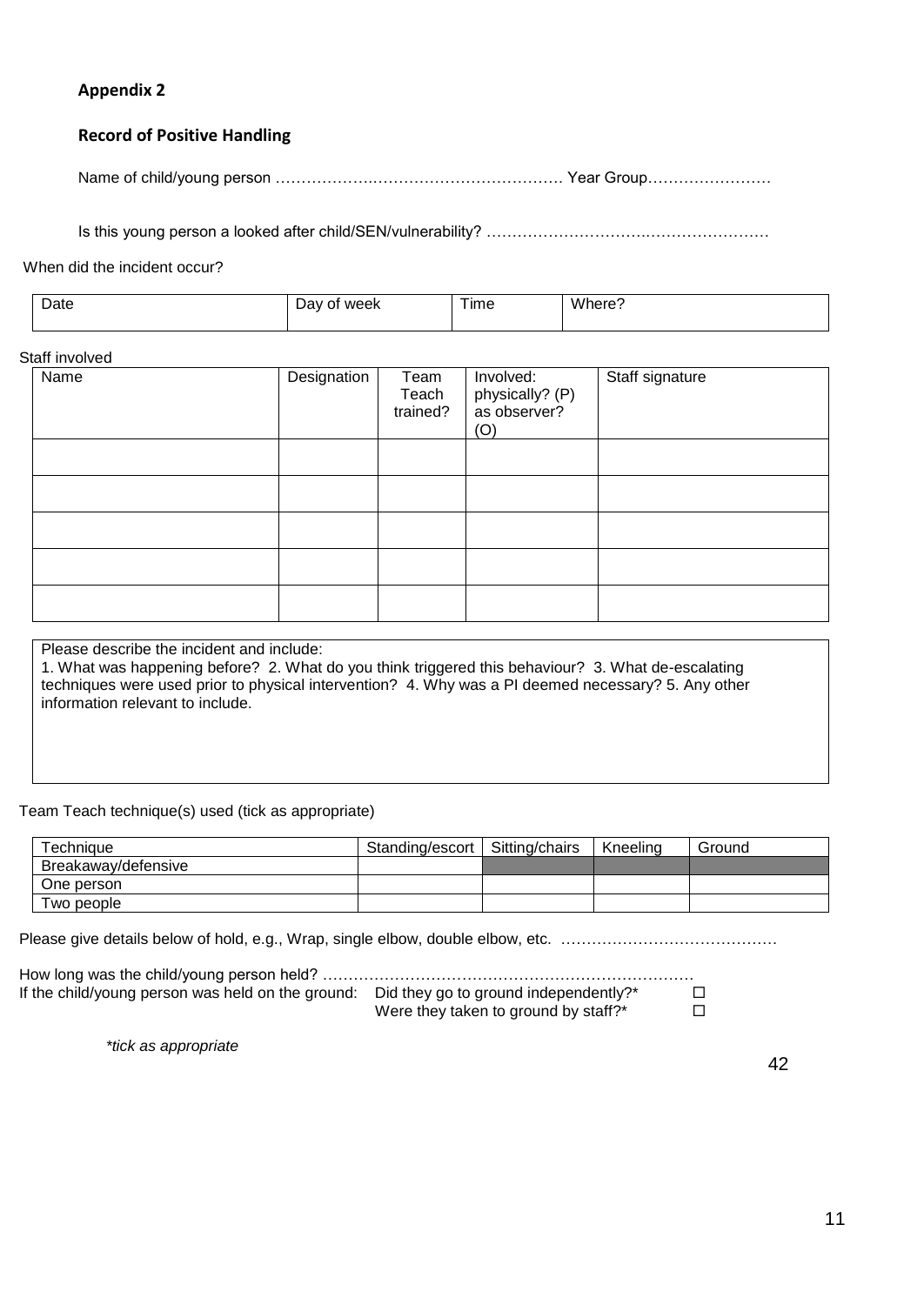| Has the child/young person been held before?                                                                                                                                                                      | Yes/No |
|-------------------------------------------------------------------------------------------------------------------------------------------------------------------------------------------------------------------|--------|
| A child/young person should have an individual plan clearly detailing reactive strategies and physical<br>intervention approaches if they have been involved in physical interventions on more than one occasion. |        |
| Does the individual support plan need to be reviewed as a result of this incident?                                                                                                                                | Yes/No |
| Does the risk assessment need to be reviewed as a result of this incident? Yes                                                                                                                                    | /No    |
| If yes, who will action and when? (less than four weeks)                                                                                                                                                          |        |

| Was there any medical intervention needed? Yes                        | /No |
|-----------------------------------------------------------------------|-----|
|                                                                       |     |
|                                                                       |     |
|                                                                       |     |
| Please specify any related record forms                               |     |
| Accident Book $\Box$<br>Anti Bullying and Racist Incident Record Form |     |
| Serious Incident Record $\square$<br>Complaints recorded<br>П         |     |
|                                                                       |     |

| Was the pupil debriefed?      | Yes/No |
|-------------------------------|--------|
| Were staff offered a debrief? | Yes/No |
| Was it taken up?              | Yes/No |

#### Parents/carers were informed

| Date               | ⊺ime | By whom?    | By direct contact, telephone,<br>letter? |
|--------------------|------|-------------|------------------------------------------|
|                    |      |             |                                          |
| Form completed by: | Name | Designation | Date and time                            |
|                    |      |             |                                          |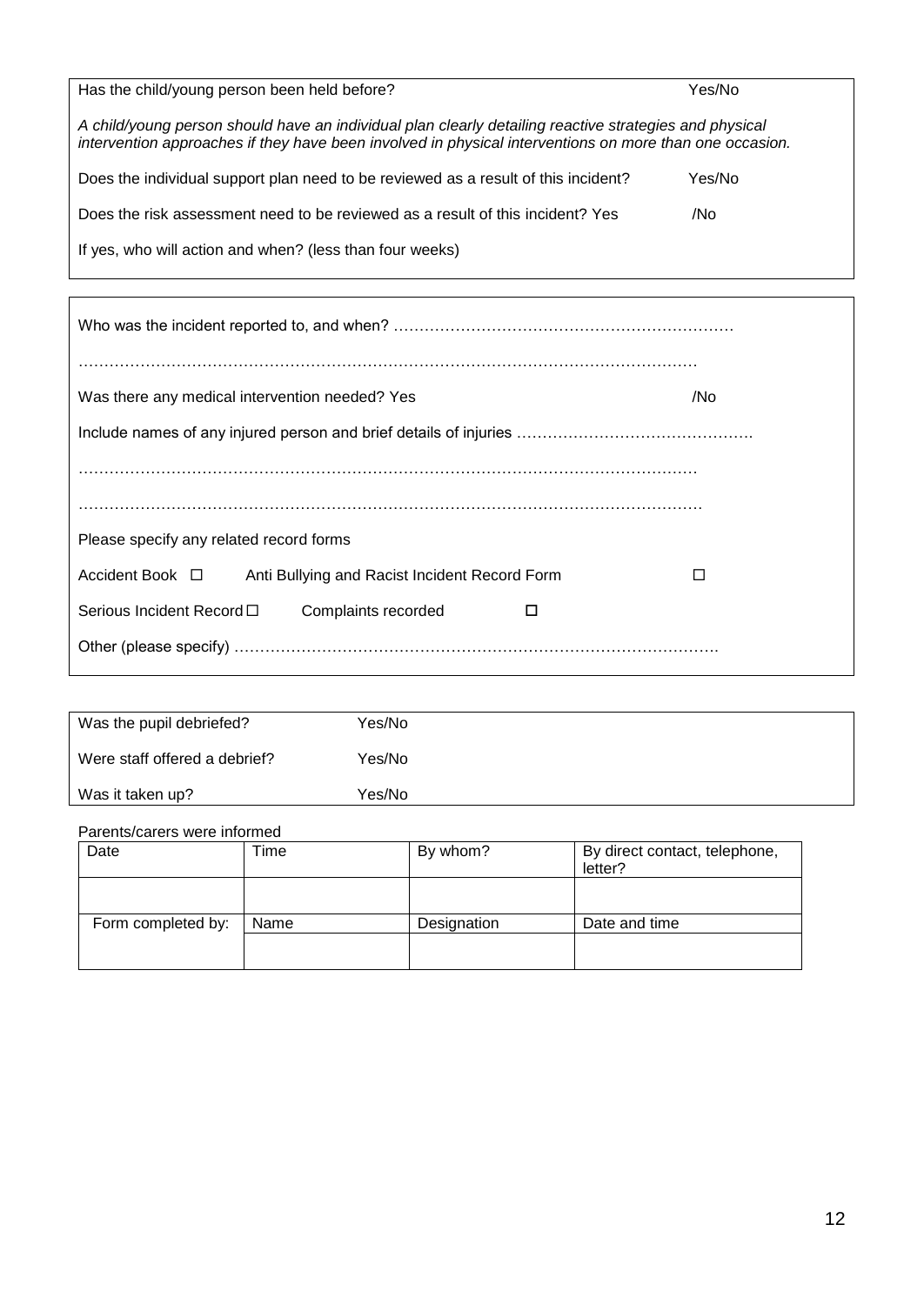# **Appendix 3: Adapted Behaviour Plan**

| <b>PUPIL NAME:</b>                                   | <b>YEAR</b><br><b>GROUP:</b>                                                                                                                                                                                                          | <b>CLASS:</b>                              | <b>WRITTEN BY:</b>                                                                                      |
|------------------------------------------------------|---------------------------------------------------------------------------------------------------------------------------------------------------------------------------------------------------------------------------------------|--------------------------------------------|---------------------------------------------------------------------------------------------------------|
| <b>Medical conditions/SEMH needs:</b>                |                                                                                                                                                                                                                                       |                                            |                                                                                                         |
| <b>Challenging behaviour</b>                         | What does it look like?<br>What causes most behaviour logs                                                                                                                                                                            |                                            |                                                                                                         |
| <b>Known Triggers</b>                                | <b>Triggers</b>                                                                                                                                                                                                                       | People/times of day/lessons/breaks/lunches |                                                                                                         |
| <b>Targets</b>                                       | What are we working towards?                                                                                                                                                                                                          |                                            |                                                                                                         |
| <b>Strategies to encourage</b><br>positive behaviour | How do we maintain positive behavior?<br>How do we get there?<br>Phrases to use<br>Rewards, motivators<br><b>Adaptations to behavior policy</b>                                                                                       |                                            |                                                                                                         |
| <b>Reactive strategies</b>                           | How do we diffuse the situation?<br>What to do and what not to do<br><b>Phrases to use</b><br><b>Calming techniques</b><br>At what stage should help be sought?                                                                       |                                            |                                                                                                         |
| Support after an incident                            | How do we help the pupil reflect and learn from the incident?<br>Is there anything that staff can learn about working with this pupil?<br>How do we record incident?<br><b>Communication with parents</b><br>Long term considerations |                                            |                                                                                                         |
| Date plan starts:                                    |                                                                                                                                                                                                                                       | year for transition                        | Date of next review: Set date to review in line with<br>parents evening schedule and at end of academic |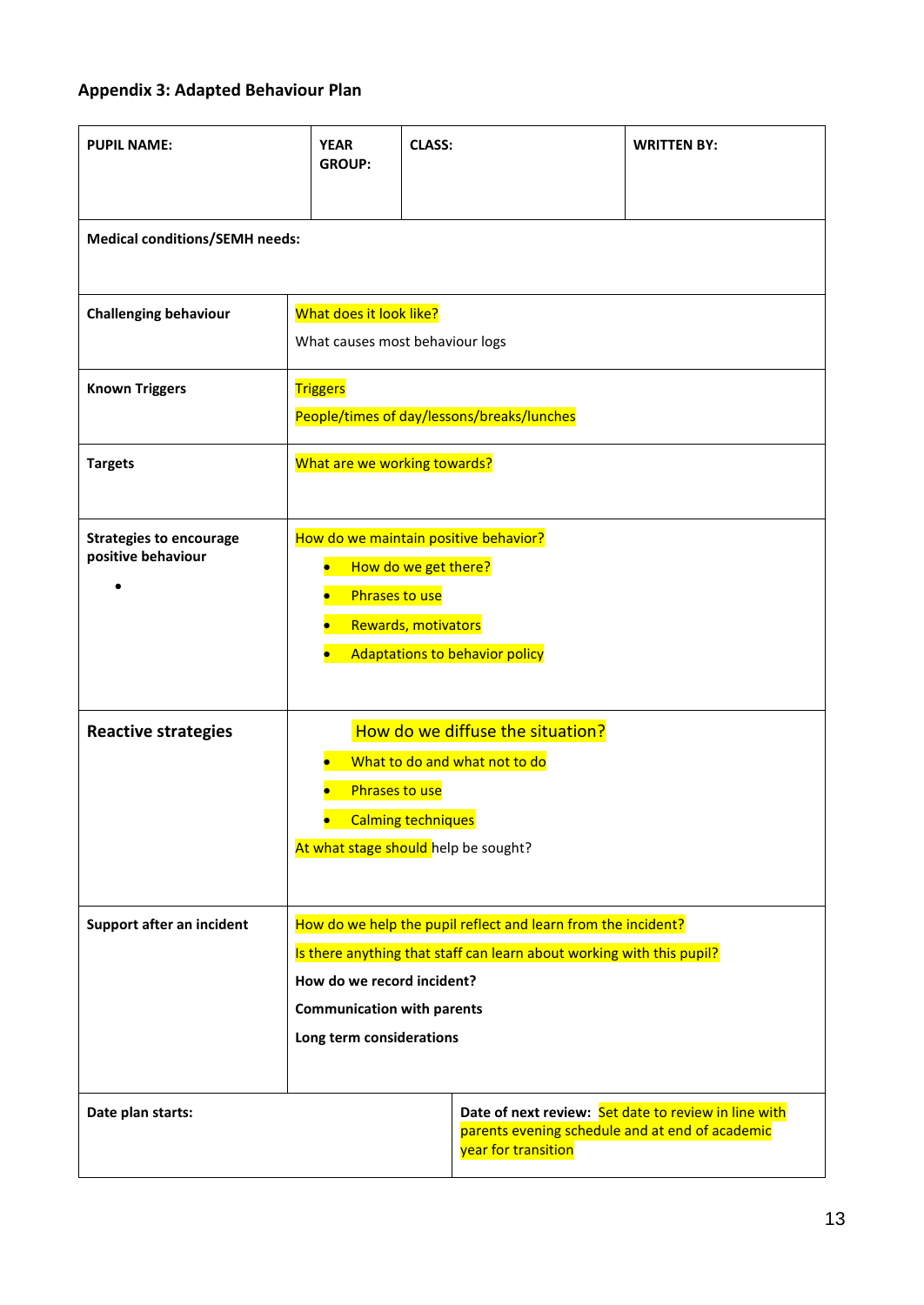| <b>Signed by Staff working</b><br>with pupil |  |
|----------------------------------------------|--|
| Signed and agreed by<br>parents              |  |